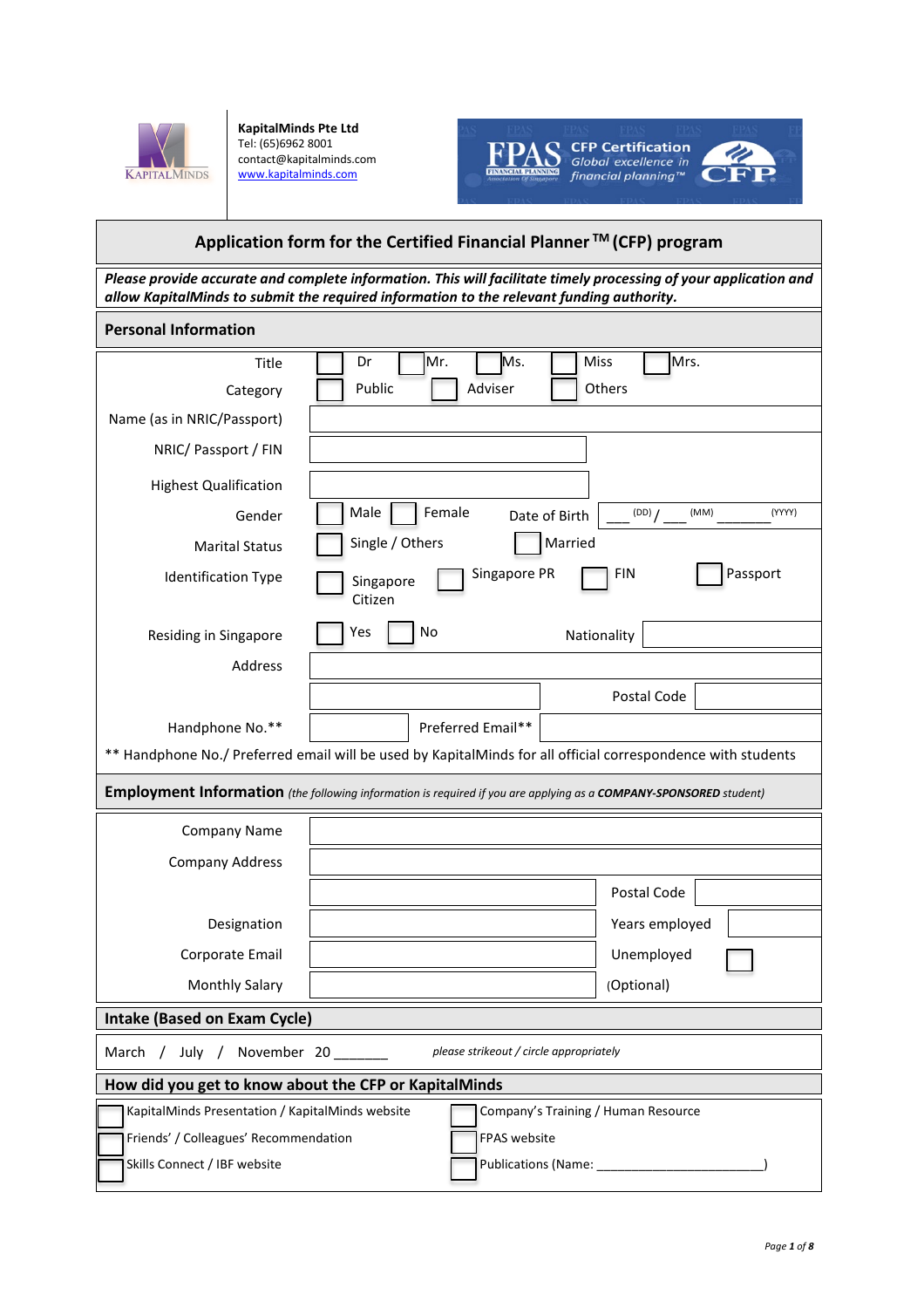| Programme and Assessment Fees for CFP® modules                                                                                                                                     |                       |                                                           |
|------------------------------------------------------------------------------------------------------------------------------------------------------------------------------------|-----------------------|-----------------------------------------------------------|
|                                                                                                                                                                                    |                       | Online Classroom (OCL)                                    |
|                                                                                                                                                                                    |                       | (Subjected to IBF Enhanced Funding<br>prevailing quantum) |
| Module 1- Associate Financial Planner Programme (IBF Level 1)                                                                                                                      |                       | $$856 + $321 = $1,177$                                    |
| (New Registration)                                                                                                                                                                 |                       |                                                           |
| Module 1- Associate Financial Planner Programme (IBF Level 1)<br>(Existing Student)                                                                                                |                       | $$856 + $192.60 = $1,048.60$                              |
| Module 2: Risk Management & Insurance Planning                                                                                                                                     |                       | $$856 + $192.60 = $1,048.60$                              |
| Module 3: Tax & Estate Planning                                                                                                                                                    |                       | $$856 + $192.60 = $1,048.60$                              |
| Module 4: Investment Planning                                                                                                                                                      |                       | $$856 + $192.60 = $1,048.60$                              |
| Module 5: Retirement Planning                                                                                                                                                      |                       | $$856 + $192.60 = $1,048.60$                              |
| Module 6: Plan Construction & Professional Responsibilities                                                                                                                        |                       | $$856 + $299.60 = $1,155.60$                              |
| <b>Payment Details</b>                                                                                                                                                             |                       | <b>Mode of Payment</b>                                    |
| <b>OCL</b>                                                                                                                                                                         |                       |                                                           |
| Number of Modules                                                                                                                                                                  |                       | Bank Transfer*                                            |
| Self-Sponsorship<br>Company-Sponsorship                                                                                                                                            |                       | Paynow to *<br><b>UEN 201222423R</b>                      |
|                                                                                                                                                                                    |                       | Cheque Crossed & Payable to "KapitalMinds Pte Ltd"        |
| Total Module Fees**                                                                                                                                                                | <b>Bank of Cheque</b> |                                                           |
|                                                                                                                                                                                    | Cheque Number         |                                                           |
|                                                                                                                                                                                    | Name of Payer         |                                                           |
|                                                                                                                                                                                    | Remarks               |                                                           |
|                                                                                                                                                                                    |                       |                                                           |
| * Bank Transfer: DBS Business Account, Bank No.: 7171, Branch No.: 010, A/C No.: 010-905292-5                                                                                      |                       |                                                           |
| * Please email screen shot of payment made to admin@kapitalminds.com                                                                                                               |                       |                                                           |
| ** Module fees include FPAS Examination Fees.                                                                                                                                      |                       |                                                           |
| <b>Application Checklist &amp; Required Documents</b>                                                                                                                              |                       |                                                           |
| Please note that if your application form is INCOMPLETE or not in compliance with this application checklist, it will inevitably delay the<br>processing of your application       |                       |                                                           |
| I have attached the duly completed Application form<br>1.                                                                                                                          |                       |                                                           |
| I have duly included CHEQUE (if applicable) made payable to "KapitalMinds Pte Ltd"<br>2.                                                                                           |                       |                                                           |
| I have provided<br>3.<br>copies of the CERTIFICATES* (reduced to A4 size) and submitted with this application form as proof to satisfy the educational<br>admission requirements   |                       |                                                           |
| scan copy of my NRIC (front and back) for identity verification and for address verification                                                                                       |                       |                                                           |
| This completed application form and the supporting documents, together with the required payment, should be submitted to<br>KapitalMinds Pte Ltd via email: admin@kapitalminds.com |                       |                                                           |
|                                                                                                                                                                                    |                       |                                                           |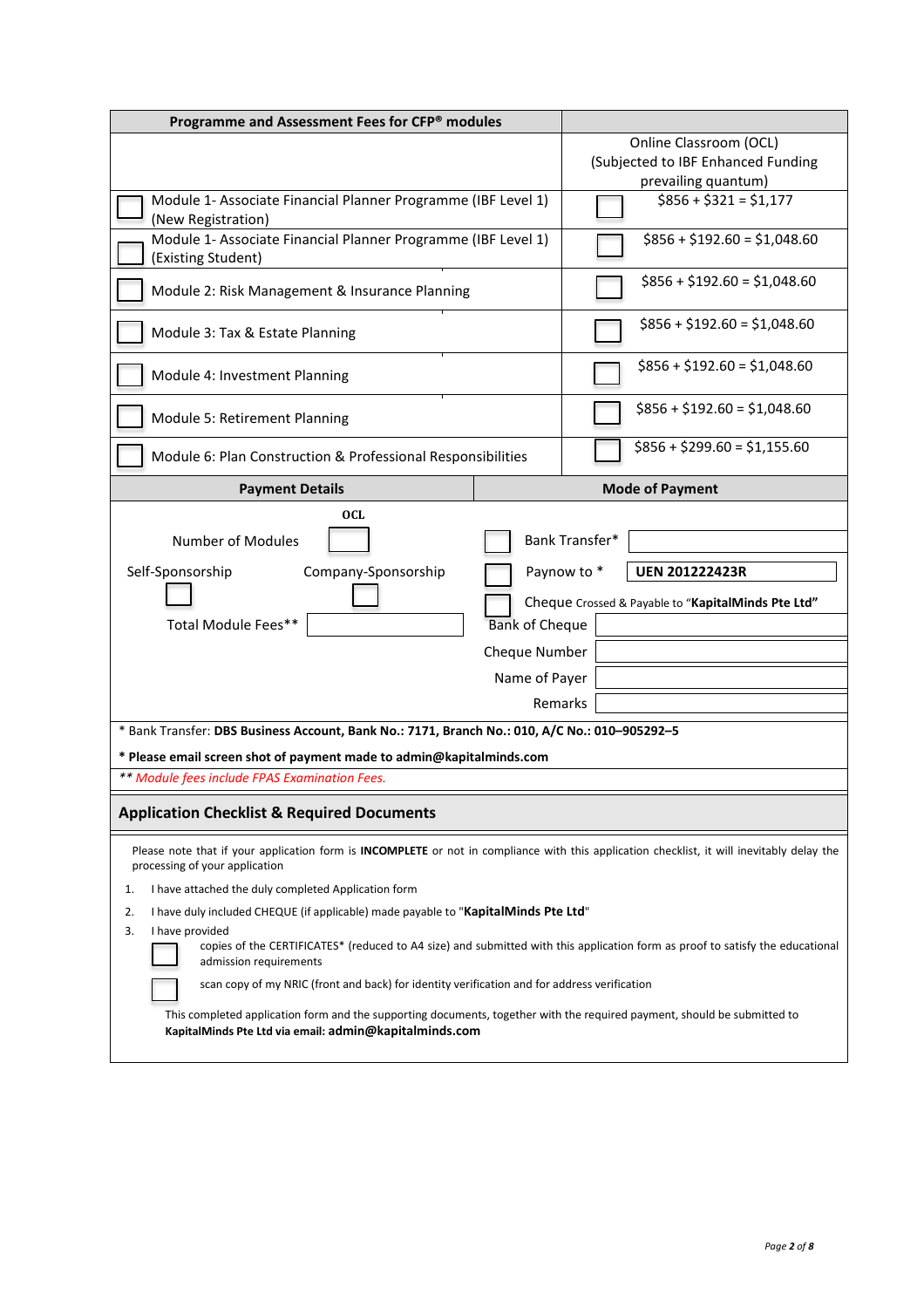## **IBF Standards Training Scheme (IBF-STS) Enhanced funding subsidy**

IBF and MAS will enhance course fee subsidies for locals attending accredited or recognised courses up to 80%. Singaporean Citizens aged 40 years old and above will be eligible for 90% co-funding of direct training cost. This existing scheme will also be expanded to include workers in eligible FinTech firms. **Only Singapore Citizens and Singapore Permanent Residents are eligible for the IBF Enhanced funding subsidy.**

## **Terms and Conditions for Course Fees and IBF-STS Enhanced funding**

- **1) Upon successful course enrolment, if the student is a Singaporean or Singaporean Permanent Resident, the student will pay the net fee (after deducting the IBF Enhanced course fee subsidy).**
- 2) The course fee is INCLUSIVE of FPAS examination fee of the module course enrolled.
- 3) To qualify for the IBF Enhanced course fee subsidy, the eligible student must
	- a) attain at least 75% course attendance **AND**
		- the student must always enable their webcam during the class lessons to enable the regulators (from FPAS or IBF) to verify the identity and confirm the student's attendance.
		- b) pass the relevant FPAS module examination.
- 4) Each eligible student can only apply for IBF-STS funding subsidy for the same module **ONCE per FPAS Exam Cycle**.
- 5) Upon receiving/notification of the exam results, it is the responsibility of the student to inform KapitalMinds in writing or email if he/she would like to retake the exams within 2 weeks. The student hereby agrees that he/she shall not hold KapitalMinds responsible if no such notice was provided to KapitalMinds.
- 6) If the student failed to register for the retaking of the exams within 2 weeks from release of the exam results or failed the Re-sit exam, the student will pay KapitalMinds for the portion of the IBF funding subsidy.
- 7) The student will NOT be eligible for the IBF Enhanced course fee subsidy for the following:
	- a) dropped out halfway through the course **OR**
	- b) did not pass the relevant FPAS module examination **OR**
	- c) failed to attain at least 75% course attendance.
- **8) If the student failed to qualify for the IBF Enhanced course fee subsidy,** t**he funded portion of the course fee (the course fee subsidy will be clawed back from the student.**
- 9) KapitalMinds reserves the right to reject any request for application of the IBF Enhanced course fee subsidy.
- 10) KapitalMinds reserves the right to change the Terms and Conditions stated in this application form.
- 11) KapitalMinds does NOT guarantee that the student will pass the relevant FPAS module examination **OR** that the application for the IBF Enhanced course fee subsidy will be successful

Refer to **Appendix A for details**

### **Training Allowance Grant (TAG)**

The Training Allowance Grant (TAG) aims to help Financial Institutions and FinTech firms manage manpower costs and support the skills upgrade of their employees. TAG will only be disbursed to the eligible sponsoring companies upon the participants' successful completion including fulfilling the minimum attendance requirements and passing the assessment component of the IBF-STS programme.

The Training Allowance Grant (TAG) is applicable to **Singapore Citizens or Singapore Permanent Residents** who have **successfully completed an IBF recognised course** that commence from 1 July 2021 to 30 June 2022(both dates inclusive) and completed no later than 30 September 2022. The TAG is **\$10 per training & assessment hour for Companysponsored individuals**.

### **Terms and Conditions for Training Allowance Grant**

- **1)** To qualify for the TAG, the eligible student must
	- a) attain at least 75% course attendance **AND**
		- the student must always enable their webcam during the class lessons to enable the regulators (from FPAS or IBF) to verify the identity and confirm the student's attendance.
	- b) pass the relevant FPAS module examination
- **2)** Each eligible student can only apply for the same module **ONCE per FPAS Exam Cycle.**
- **3)** Refer to **Appendix B for details**

**I have READ Appendix A and Appendix B. I acknowledge and agree to all the Terms and Conditions for Training Allowance Grant, Course Fees and IBF-STS Enhanced funding as stated above.**

| I have elected NOT to apply for the IBF-STS funding subsidy and to pay the FULL course fee |                   |  |  |
|--------------------------------------------------------------------------------------------|-------------------|--|--|
| APPLICANT'S SIGNATURE                                                                      | DATE (DD-MM-YYYY) |  |  |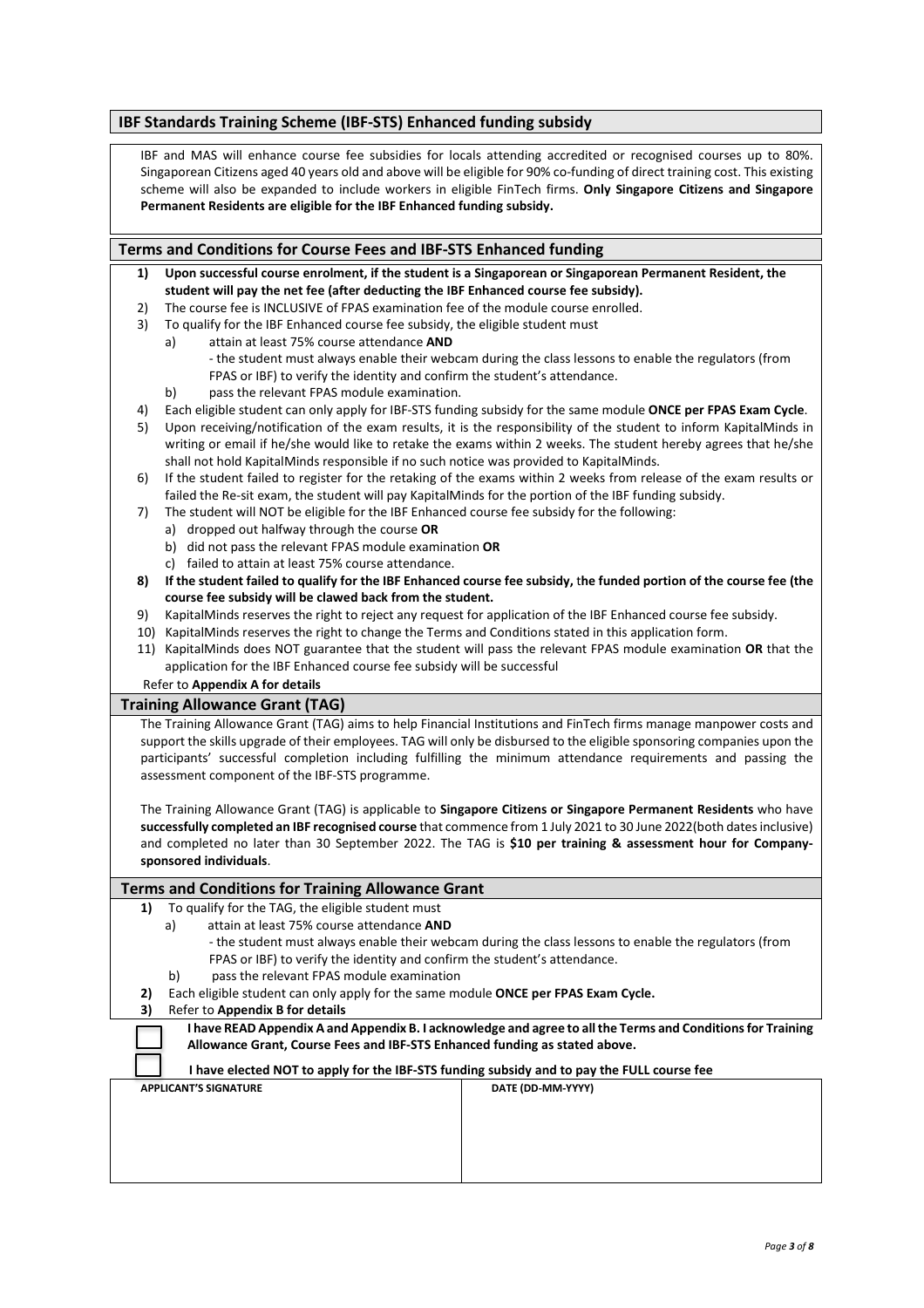## **General Terms & Conditions**

#### **1. Admission requirements**

 GCE "A" Level Certificate or Diploma or minimum 3 years of relevant working experiences.

#### **2. Course (Module) fees**

- a. Module fees **INCLUDE** FPAS Examination.
- FPAS Certification and Renewal Fees, the student will pay directly via FPAS login website.
- c. Nett fee MUST be paid in FULL at time of application or latest before the start of each module.
- d. Module fees are non-transferable.

#### **3. Termination / Withdrawal**

- a. Any request for termination or withdrawal from the course MUST be submitted to KapitalMinds in writing or via email at least 30 calendar days before the start of the first lesson. An administrative fee of \$150 per module will be payable by the student. If the request is made at least 30 calendar days before the start of the first lesson. any remaining fees (after deduction of \$150 administrative fee) will be refunded to the student.
- b. There will be NO fees refund once class has started.

#### **4. Class schedule**

- Replacement class are NOT provided for any class session that the student had missed.
- b. KapitalMinds reserves the right to make any changes to the class schedules, venue or trainer.
- c. If there are insufficient number of students enrolled for a module, KapitalMinds reserves the right to CANCEL the scheduled course.

#### **5. Curriculum & Course Materials Updates**

- a. FPAS is the sole provider of the course curriculum and syllabus. Updates of materials will be provided by FPAS whenever available.
- b. Candidates should direct questions on curriculum and FPAS course guide to FPAS.

#### **6. Communications with students**

- Major notifications such as updates of course materials, exam announcements and class schedules will be made on KapitalMinds website [\(www.kapitalminds.com\).](http://www.kapitalminds.com/) All official correspondence from KapitalMinds to the student will be sent via the Preferred email address specified by the student on the application form.
- b. Students should notify KapitalMinds of any changes in their personal particulars and addresses.

#### **7. FPAS Certification**

- For New Module 1 registration, upon successful enrolment for the CFP program Module 1 with KM, the course fee is inclusive of a ONE (1) year student member with FPAS.
- b. The newly enrolled student is to pay the subsequent student member /certification fee(s) directly to Financial Planning Association of Singapore (FPAS). Refer to the FPAS website at [www.fpas.org.sg](http://www.fpas.org.sg/) for further details.
- For existing students, FPAS certification fee(s) is/are not included in the course fees paid to KapitalMinds.

#### **8. Examination Registration & Assessment Fees**

Student is to refer to the FPAS examination schedule via FPAS website for the assessment module dates and related details.

- a. Examinations are conducted over three cycles per year in March, July, and December (subject to any changes by FPAS). Student who failed the exam is to register with KM to retake the exam at the next available cycle, subjected to FPAS rules & regulations.
- b. Students are to pay the FULL exam fee to KM for the registration for the re-take examination. No funding is applicable for the re-take exam registration.

### **9. Certifications**

- a. a) Application for AFPCM Certification
	- Must PASS Module 1 (Foundations in Financial Planning)
	- To apply for the AFPCM certification with FPAS
	- Certification fee of \$128.40 (inclusive of GST) is payable to FPAS • Issuance of AFPCM E-Certificate will be sent to email upon successful payment received.

• Certificants can officially use the AFPCM designation upon issuance of the E-Certificate.

b. Application for AWPCM Certification

• Must PASS Module 1 (Foundations in Financial Planning), Module 4 (Investment Planning) and Module 5 (Retirement Planning). To apply for the AWP<sup>CM</sup> certification with FPAS.

- Certification fee of \$128.40 (inclusive of GST) is payable to FPAS.
- Issuance of AWPCM E-Certificate will be sent to email upon

successful payment received. • Certificants can officially use the AWPCM designation upon issuance of the E-Certificate.

- c. Application for CFP® Certification
	-
	- Must PASS all modules (Modules 1 to 6).
	- To apply for the CFP® certification with FPAS.

• Certificants are required to login to the FPAS Account and fill in the E-Form that includes fulfilling the requirement of having at least 3 years relevant work experience. Any queries to refer to FPAS website.

• Certificants who did not meet the requirements will be required to provide a letter of reference from an existing CFP® license holder.

• Code of Ethics attendance is compulsory for new CFP® applicants who are nonpractitioners and without MAS RNF license.

• Upon approval, certificants will receive an email from FPAS to proceed with the payment.

Certification fee of \$246.10 (inclusive of GST) is payable to FPAS. • Issuance of CFP® E-Certificate will be sent to email upon successful payment received.

• Certificants can officially use the CFP® designation upon issuance of the E-Certificate.

d. Students should be aware that the FPAS certification requirements are subject to change. Current requirements can be found at [www.fpas.org.sg](http://www.fpas.org.sg/) or by contacting FPAS at +65 8629 7165.

### **10. PERSONAL INFORMATION**

KapitalMinds assures the student that all personal information provided to KapitalMinds will be kept and used only for the purpose of, and to communicate with the student as part of our commitment to provide good customer service to our clients.

By signing this application form, the student agrees that KapitalMinds may collect, use and disclose your personal data, as provided in this application form, or (if applicable) obtained by our organization as a result of your participation, for the following purposes in accordance with the Personal Data Protection Act 2012 and our data protection policy:

- to provide marketing material to the student in relation to the CFP® certification program and other training programs; and
- b. to facilitate the administration of the CFP program modules within our organization

The student hereby agrees to allow KapitalMinds & FPAS to disclose their personal data to Institute of Banking and Finance ("IBF") for the purpose of issuing the certificate and for the collection, use and/or disclosure of their personal data for the purposes disclosed in IBF's Personal Data Protection Policy (PDPP) as updated from time to time. A copy of the PDPP is available on the IBF website (www.ibf.org.sg). IBF may disclose such personal data to its affiliated entities, third party service providers and agents, other professional advisors, consultants and government authorities for the abovementioned purposes, and in accordance with the laws of Singapore.

#### **11. Changes**

The information contained in this application form (including the Appendicies) is correct at the time of creation of this document. KapitalMInds reserves the right to make changes to this document. The decision of KapitalMinds is FINAL.

| <b>APPLICANT'S SIGNATURE</b> | DATE (DD-MM-YYYY) | <b>Invoice No.:</b> |  |
|------------------------------|-------------------|---------------------|--|
|                              |                   | <b>Receipt No.:</b> |  |

 $CF^{\circ}$ , CERTIFIED FINANCIAL PLANNER™ and  $CF^{\circ}$  are certification marks owned outside the U.S. by Financial Planning Standards Board Ltd. Financial Planning Association of Singapore is the marks licensing authority for the CFP® marks in Singapore, through agreement with FPSB.

*Page 4 of 8* KapitalMinds Pte Ltd does not certify individuals to use the CFP®, CERTIFIED FINANCIAL PLANNER™ and CFP marks. CFP® certification is granted only by FPSB and FPAS to those persons who, in addition to completing an education requirement such as the program offered by this FPAS approved education provider, have met the ethics, experience and examination requirements.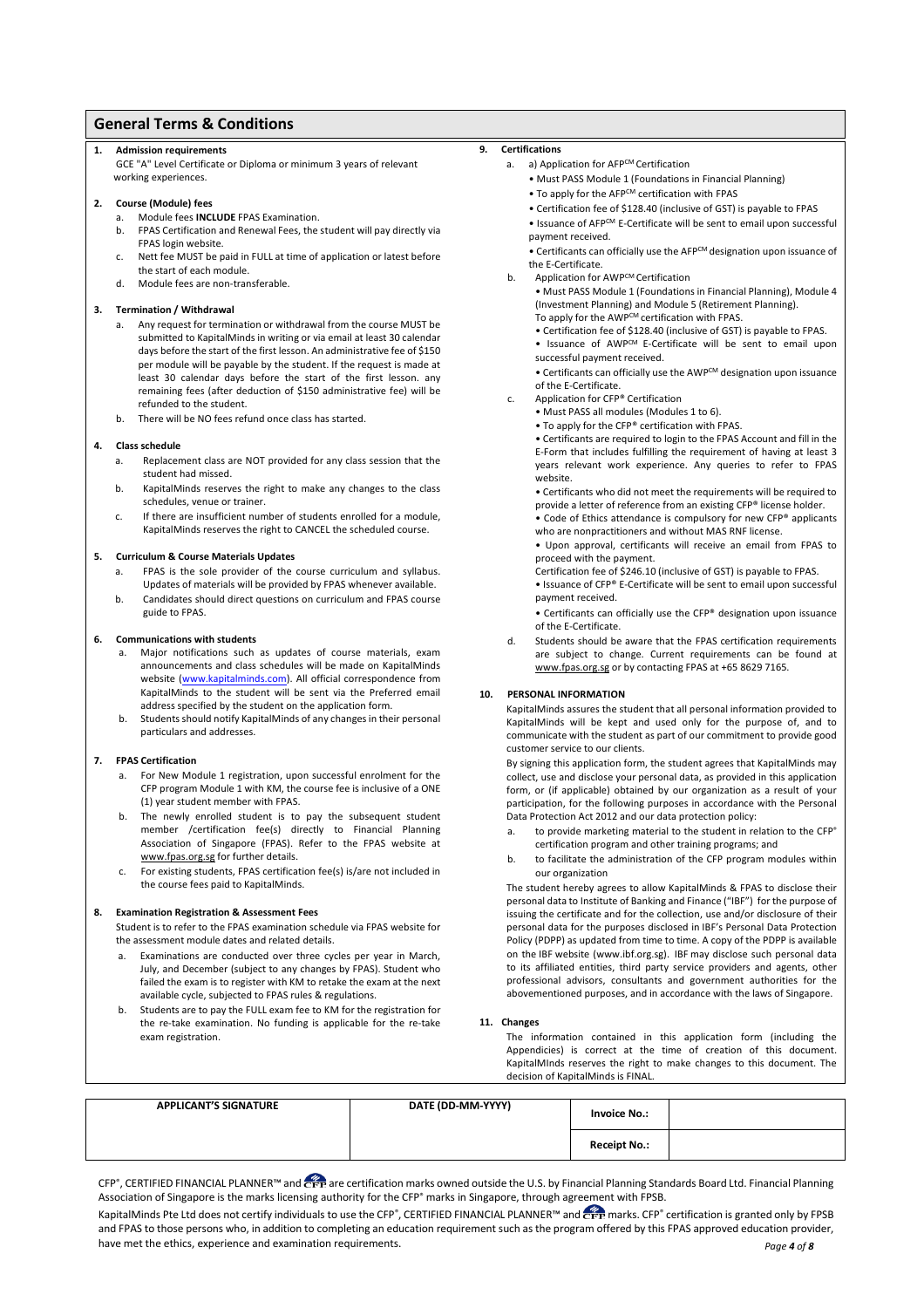## **APPENDIX A: Summary of IBF-STS Enhanced Funding Subsidy**

## **What is the IBF Standards Training Scheme?**

The IBF Standards Training Scheme ("IBF-STS") provides funding for training and assessment programmes accredited under the Skills Framework for Financial Services.

## **Enhanced support for FIs and Individuals**

In light of the economic challenges arising from COVID-19, MAS announced support of up to S\$90 million, to encourage financial institutions and individuals to make use of the downtime for training and deepening of skills.

These include:

(1) Enhancements of course fee subsidies for IBF-STS accredited courses

AND

(2) Training Allowance Grant for locals who participate in IBF-STS accredited courses

## **Enhanced Funding Support for IBF-STS**

IBF and MAS will enhance course fee subsidies for locals attending accredited or recognised courses up to 80%. This existing scheme will also be expanded to include workers in eligible FinTech firms.

### **Eligibility**

- Company-sponsored individuals or self-sponsored participants; and
- Singapore Citizens or Singapore Permanent Residents, physically based in Singapore; and
- Successfully completed IBF-STS recognised programme (including passing all relevant assessments and examinations).

| <b>Funding Quantum</b>                                                                 | For training programmes commencing between 1 January 2022 and<br>30 June 2022 (both dates inclusive):<br>80% of direct training cost*<br>Singapore Citizens aged 40 years old and above will be<br>eligible for 90% co-funding of direct training costs.                                       |  |
|----------------------------------------------------------------------------------------|------------------------------------------------------------------------------------------------------------------------------------------------------------------------------------------------------------------------------------------------------------------------------------------------|--|
| <b>Grant Cap</b>                                                                       | S\$7,000 per participant per programme                                                                                                                                                                                                                                                         |  |
| <b>Training Grant Allowance (TAG)</b>                                                  | Only available to eligible companies for training programmes<br>commencing between 8 April 2020 and 30 June 2022 (both dates<br>inclusive) and completed no later than 30 September 2022.<br>Refer to below for TAG rates.                                                                     |  |
| Eligible Individuals <sup>#</sup>                                                      | Company-sponsored individuals or self-sponsored<br>participants; and<br>Singapore Citizens or Singapore Permanent Residents,<br>physically based in Singapore; and<br>Successfully completed IBF-STS recognised programme<br>(including passing all relevant assessments and<br>examinations). |  |
| Companies eligible to submit claims for<br>company-sponsored participants <sup>^</sup> | Singapore-based financial Institutions regulated by MAS<br>(licensed or exempt from licensing by MAS)<br>FinTech firms certified by Singapore FinTech Association                                                                                                                              |  |

## **Enhanced Funding Quantum**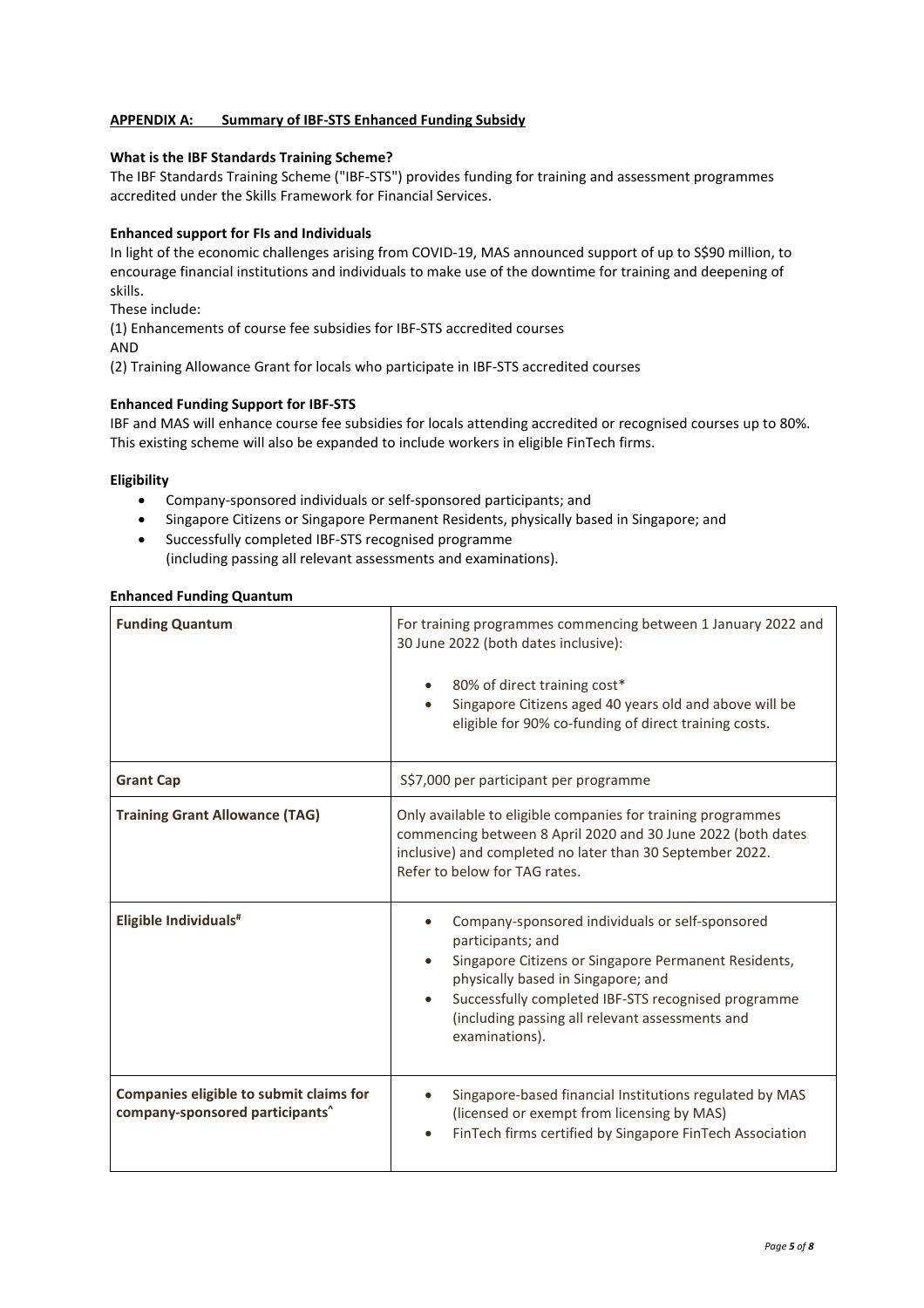## **Conditions for Enhanced course fee subsidy**

The student must

- a) attain at least 75% course attendance **AND**
	- **-** the student must always enable their webcam during the class lessons to enable the regulators (from FPAS or IBF) to verify the identity and confirm the student's attendance.
- b) pass the relevant FPAS module examination.

## **Claw back**

The student will NOT be eligible for the IBF Enhanced course fee subsidy for the following:

- a) dropped out halfway through the course **OR**
- b) did not pass the relevant FPAS module examination **OR**
- c) failed to attain at least 75% course attendance

**If the student failed to qualify for the IBF Enhanced funding subsidy, the funded portion of the course fee (the course fee subsidy) will be clawed back from the student and be returned to MAS/IBF. The claw back process is administered by the Training Provider on behalf of MAS/IBF.**

### **Claims Submission**

| Self-Sponsored Individuals              | Training provider will submit the TAG<br>claims to FPAS/IBF for reimbursement<br>after the participants have successfully                                                                                                                                                       | The IBF Enhanced funding<br>subsidy will be paid to the<br>Training Provider as part of                                                     |
|-----------------------------------------|---------------------------------------------------------------------------------------------------------------------------------------------------------------------------------------------------------------------------------------------------------------------------------|---------------------------------------------------------------------------------------------------------------------------------------------|
|                                         | completed the course                                                                                                                                                                                                                                                            | the course fee (normally<br>paid by the student)                                                                                            |
| Company-sponsored<br><b>Individuals</b> | For IBF approved courses conducted /<br>administered by an external training<br>provider, the Training provider will<br>submit the TAG on behalf of the<br>Sponsoring company to FPAS/IBF for<br>reimbursement after the participants have<br>successfully completed the course | The IBF Enhanced funding<br>subsidy will be paid to the<br>Training Provider as part of<br>the course fee (normally<br>paid by the student) |

\*\* Claims for TAG will be submitted after the student has successfully completed the course and also satisfy the conditions for TAG

For full details on the Enhanced IBF-STS funding schemes, please refer to the IBF website https://www.ibf.org.sg

or the following resources:

<https://www.ibf.org.sg/programmes/Pages/IBF-STS.aspx>

[https://www.ibf.org.sg/programmes/Documents/FAQ\\_Indiv\\_Enhanced\\_TrainingSupport.pdf](https://www.ibf.org.sg/programmes/Documents/FAQ_Indiv_Enhanced_TrainingSupport.pdf)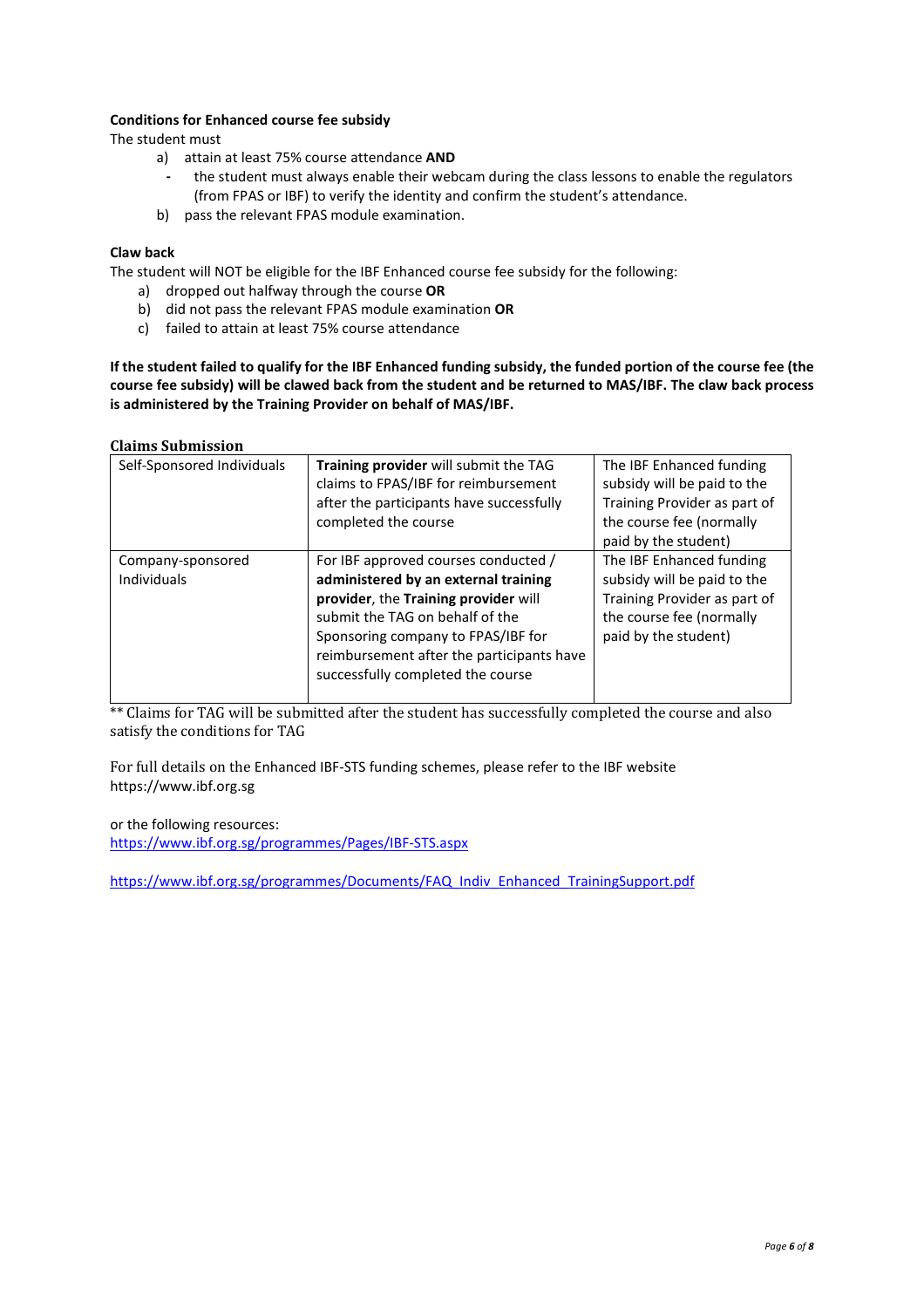## **APPENDIX B: Summary of Training Allowance Grant (TAG)**

## **Objectives**

The Training Allowance Grant is part of MAS' support package to encourage financial institutions (FI) and FinTech employers to make use of the downtime in business activity, to train and deepen the capabilities of their employees such that the workforce can be in a position of strength when the economy recovers. Locals, even those outside of the financial and FinTech sectors can also use their personal time to attend accredited courses that are relevant for the financial sector.

## **Eligibility**

The Training Allowance Grant (TAG) is open to:

(a) Companies who are supporting their employees for training. Eligible companies must be:

- i. Singapore-based financial institutions regulated by MAS (licensed or exempt by MAS), or
- ii. FinTech firms certified by the Singapore FinTech Association (SFA).

Eligible companies can claim TAG for employees who are Singapore Citizens or Singapore Permanent Residents, who **are physically based in Singapore and have completed an IBF-STS or FTS course; and**

(b) Individuals who attend training on their own. Eligible individuals must be Singapore Citizens or Singapore Permanent Residents, who are **physically based in Singapore and have successfully completed an IBF-STS course**

## **Funding Quantum**

|                                       | <b>Company Sponsored Participants</b>                                                                                                        |  |
|---------------------------------------|----------------------------------------------------------------------------------------------------------------------------------------------|--|
| <b>Grant Amount</b>                   | S\$10/hour of eligible training and assessment hours                                                                                         |  |
| <b>Eligible STS</b><br><b>Courses</b> | Commencing between 1 July 2021 to 30 June 2022 (both dates inclusive)<br>$\bullet$<br>Completed no later than 30 September 2022<br>$\bullet$ |  |
| Eligible<br><b>Participants</b>       | Singapore Citizens or Singapore Permanent Residents, physically based in<br>٠<br>Singapore                                                   |  |

\*\* There is NO cap (limit) to the training allowance grant

\*\* Course duration includes training and assessment duration but EXCLUDE networking and tea/lunch breaks \*\* Only actual course training hours, during instructor-led class sessions, will be eligible for TAG and claim hours will be rounded DOWN to the nearest 0.5 hour.

\*\* Self-study hours will NOT be eligible for TAG

## **Conditions for TAG**

The student must

- a) attain at least 75% course attendance **AND**
	- **-** the student must always enable their webcam during the class lessons to enable the regulators (from FPAS or IBF) to verify the identity and confirm the student's attendance.
- b) pass the relevant FPAS module examination.